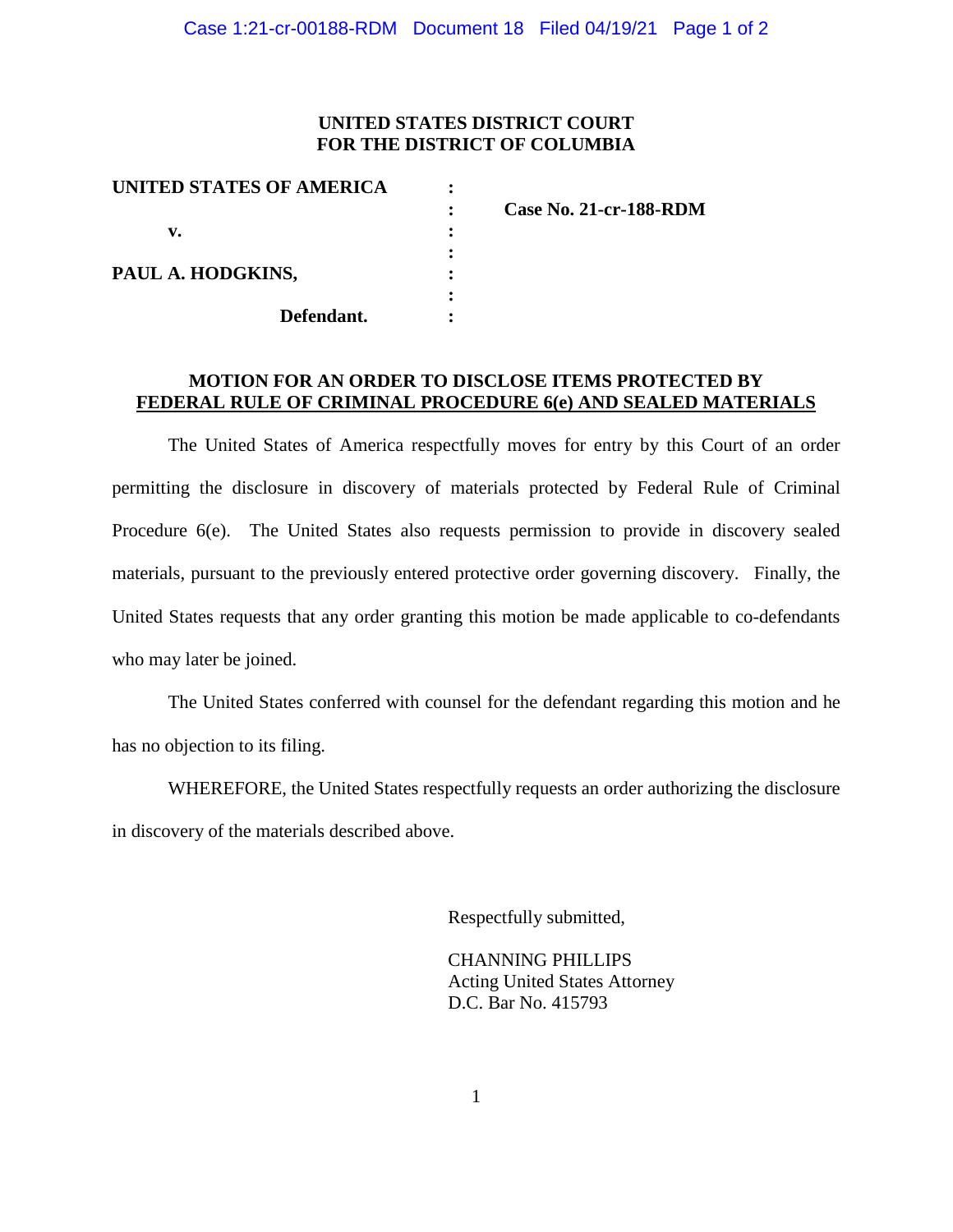Case 1:21-cr-00188-RDM Document 18 Filed 04/19/21 Page 2 of 2

By: */s/ Mona Sedky*

Mona Sedky Special Assistant United States Attorney D.C. Bar. Bar 447968 555 4th Street, N.W., Rm. 4842 Washington, D.C. 20530 (202) 262-7122; Mona.Sedky2@usdoj.gov